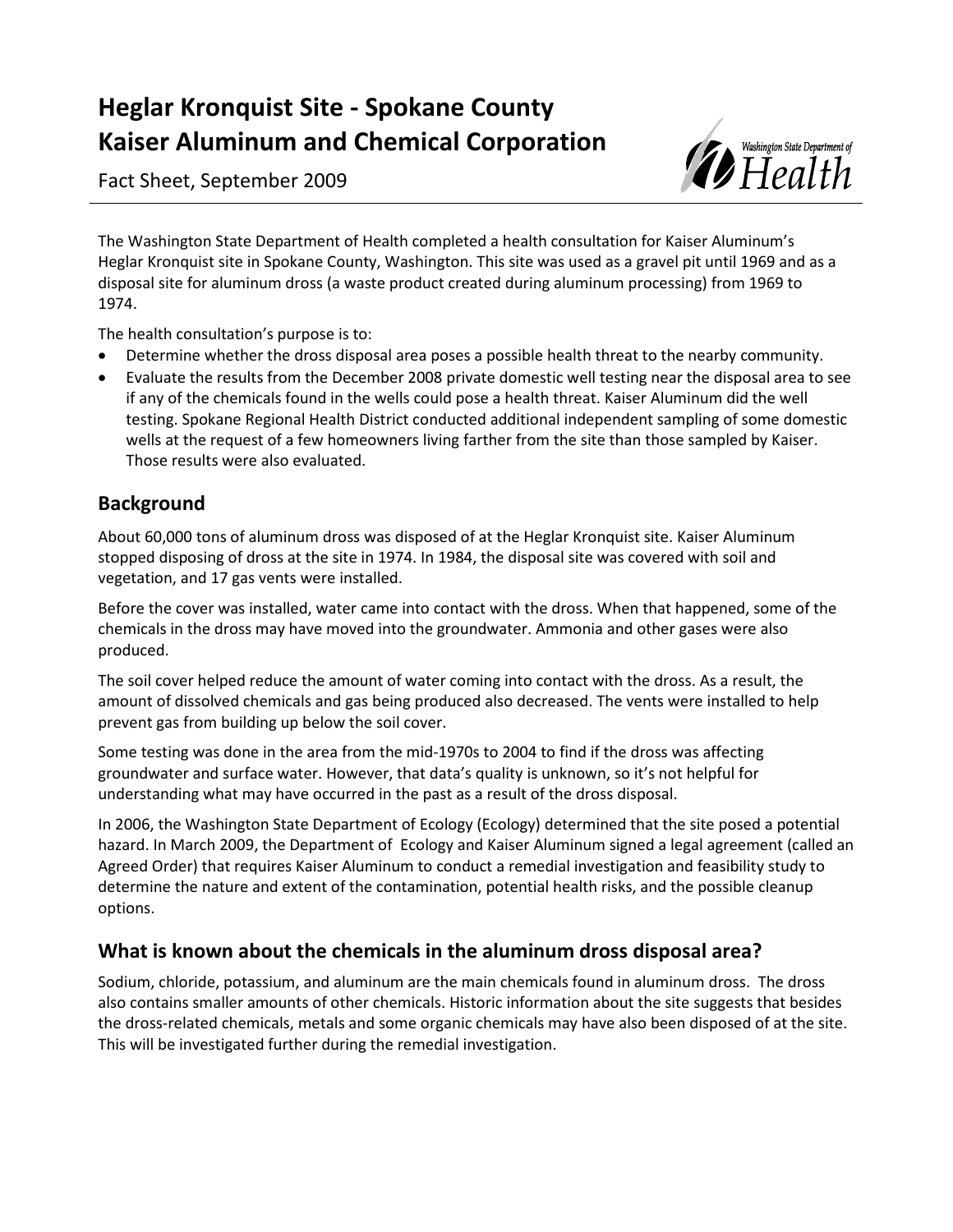# **What was found during the December 2008 private well testing?**

Most of the December 2008 test results from the private wells were below levels of health concern. However, one well had arsenic above the drinking water standard and another had nitrate levels above the drinking water standard. Four wells had sodium above an Environmental Protection Agency health advisory level for people on a low-sodium diet. Owners of all the tested wells were provided with health-related information about nitrates, arsenic, and sodium.

The source of the chemicals found in the private wells is unknown. They could be naturally occurring, associated with agricultural practices or with the dross disposal site, or some combination. Kaiser Aluminum will conduct its remedial investigation later this year. That will include investigating whether the aluminum dross affects private wells. The Department of Ecology will oversee this study.

## **What should community members know about sodium, nitrate, and arsenic?**

#### **Sodium**

- Naturally occurring chemical.
- Found in soil, plants, water, and food.
- Sodium salts, like table salt, are commonly found in water.
- Some sodium is needed for good health.
- Main source for people is in the form of salt.

**Health effects of sodium:** High amounts of sodium can affect blood pressure. Some studies suggest that it could increase the risk of cancer caused by other chemicals in the digestive tract.

#### **Nitrates**

- Naturally occurring chemical.
- Commonly found in groundwater and surface water.
- Found in the foods we eat, such as beets, lettuce, and spinach.

**Health effects of nitrates**: Nitrates reduce the ability of red blood cells to carry oxygen. In most adults and children, these red blood cells rapidly return to normal, but for infants it takes much longer and may develop into a serious health condition known as "blue baby syndrome."

More information about nitrates in drinking water can be found at: <http://www.doh.wa.gov/CommunityandEnvironment/DrinkingWater/Contaminants/Nitrate.aspx>

#### **Arsenic**

- Naturally occurring chemical.
- Found in soil, water, air, food, and house dust.
- Arsenic is added to metals and, in the past, was used as a pesticide and for treating wood.

**Health effects of arsenic**: Exposure to small amounts of arsenic over a long time can increase the risk of some cancers. Other health effects may also include high blood pressure, nerve damage, diabetes, stomach upset, and skin changes.

More information on arsenic in drinking water can be found at: [http://www.doh.wa.gov/CommunityandEnvironment/DrinkingWater/Contaminants/ArsenicinDrink](http://www.doh.wa.gov/CommunityandEnvironment/DrinkingWater/Contaminants/ArsenicinDrinkingWater.aspx) [ingWater.aspx](http://www.doh.wa.gov/CommunityandEnvironment/DrinkingWater/Contaminants/ArsenicinDrinkingWater.aspx)